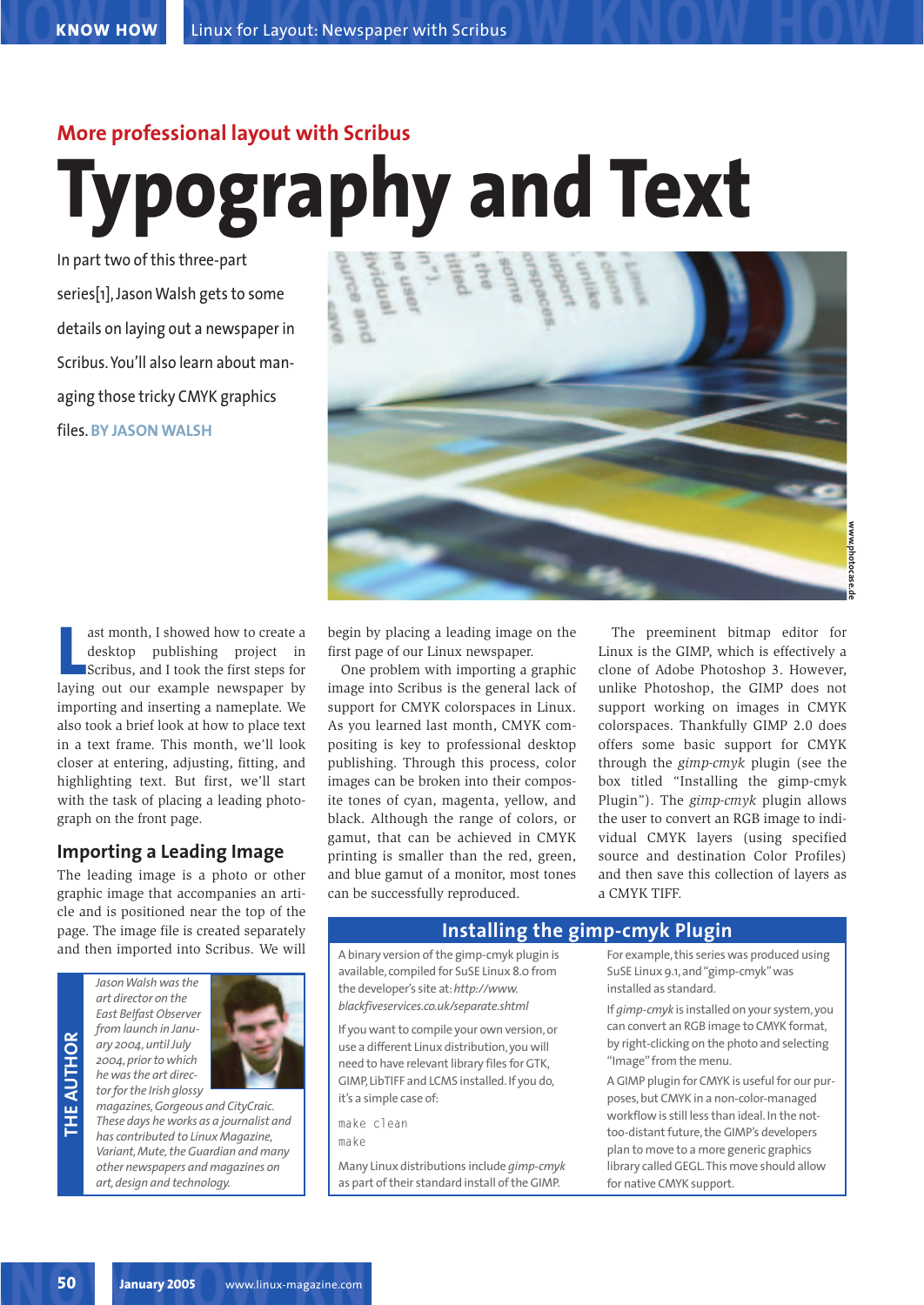To import an image into Scribus, first select *New Image Frame* from the Scribus toolbar and click and drag the rectangular frame until it is roughly the correcet size.

Then import the image by choosing *File>Import>Get Picture*.

## **Finishing the Image**

Once the picture is

imported, position it exactly where you want it on the page and resize the image if necessary.

Every publication has its own style, and this is usually reflected in style guides. The East Belfast Observer calls for a black line, two points in width, to be drawn around every image. Not only does this create a classy look, it also serves a technical purpose. Many newspaper presses go "off-register" – this means that the four color plates used in printing become misaligned, the end result of which is that color images can look blurry and spread slightly outside of their boundary. A two-point line is twice the width of an ordinary line – it would be very unusual for one of the color plates to be misaligned by more than two points. Therefore, even if the press does go off-register, the black line will help to tidy the page up a bit.

As every photograph in our project will feature this line, it makes sense to create a style that can be applied to any image without having to manually recreate it every time.

To create a style, choose *Edit>Line Styles*. In the dialog box that appears, select *New.* A window appears, in which we will define our line style (Figure 2).

At the top of window, enter a title for the style, such as *2pt line*. Also in the window are options for adjusting the ends of lines and how they join together. For our project, leave these settings on the defaults: *Flat Cap* and *Miter Join*.

Next, set the line width to 2pt and the color to black. Finally, click OK and the style is defined.

To apply the style, right-click on the image and bring up the properties win-

the list at the bottom of the window. This process of defining a style and applying it

to an image is the key to professional layout, as it lets the user create consistent layouts quickly and with confidence that they will remain the same throughout the document.

dow by selecting *Show Properties*. Choose the Line option and select the newly created style from

# **Cleaning up the Page**

The process I just described is repeated for the small right-hand column: draw a frame, import a picture, adjust the size to fit, and apply the style.

A small headline relating to the photograph will go below this image. We'll

On-screen images such as you see on the web are traditionally at a resolution of 72 dots per inch – that means that every inch of the image is composed of 72 dots. If you attempt to print web images, they will be blocky and glitchy, as this resolution is much too low for print.

When printing at home, most people create

images with a resolution of 300dpi.This is a fairly safe resolution, high enough to be used for most purposes – in fact, it's unnecessarily high for a newspaper.

In order to work out what resolution to use for our images, it's important to understand what is happening with them. Printed images consist of halftone dots. (If you scan a newspaper or magazine page you will see this halftone pattern – see Figure 1.)

Halftones are measured not in dots per inch (dpi), but rather in lines per inch (lpi). This process is called screening.The higher the lpi value, the more halftone dots are squeezed in per inch; the end result is a higher resolution image. Newspapers are

ignore this headline for the moment but leave some space for it. Below this headline goes the ISSN barcode and an advertisement.

Advertisements are themselves images created in a layout package and exported as Encapsualted PostScript (EPS) files. They are imported in exactly the same way as photographs: draw a frame and select *Import>Get Picture*. Unlike editorial photographs, advertisements do not have a two-point line surrounding them. Instead, they feature a one-point border, which is part of the image itself before it is imported.

The barcode is exactly the same, another EPS file, although this time it is created in a specialist package. Again, no border is required.

# **On to the Text**

Now that our lead image is in place, we will turn our attention to the text. The first step is to select a typeface. Many

#### **Resolution**

printed at 65-85 lpi, magazines at 100-150 lpi, and books between 150-300 lpi.

Each halftone dot is itself made up of tiny dots measured in dpi.The effective dpi is the maximum number of these dots the printer can print in an inch.

The ratio of dpi to lpi is usually between 150% and 200%; therefore, if your halftone

> screen is 85lpi, your images need to be a minimum resolution of between 127.5dpi and 170dpi.

The relatively low resolution of the halftone screen, say 85lpi, is suitable for newspapers because the ink will spread out on the lowgrade paper used to print them.

Of course, it never hurts to have a slightly higher resolution than is absolutely necessary, so all of our images are safe at 200dpi.While this resolution is high enough for a newspaper and will allow images to be magnified slightly, if images of 200 dpi were printed in a magazine on high-grade paper, the result would be less than ideal.



**Figure 1:A publicity image of comedian Bill Bailey scanned from an Irish newspaper. Note the visible halftone dots manifested in a pattern across the image.**



**Figure 2: Editing the style of lines.**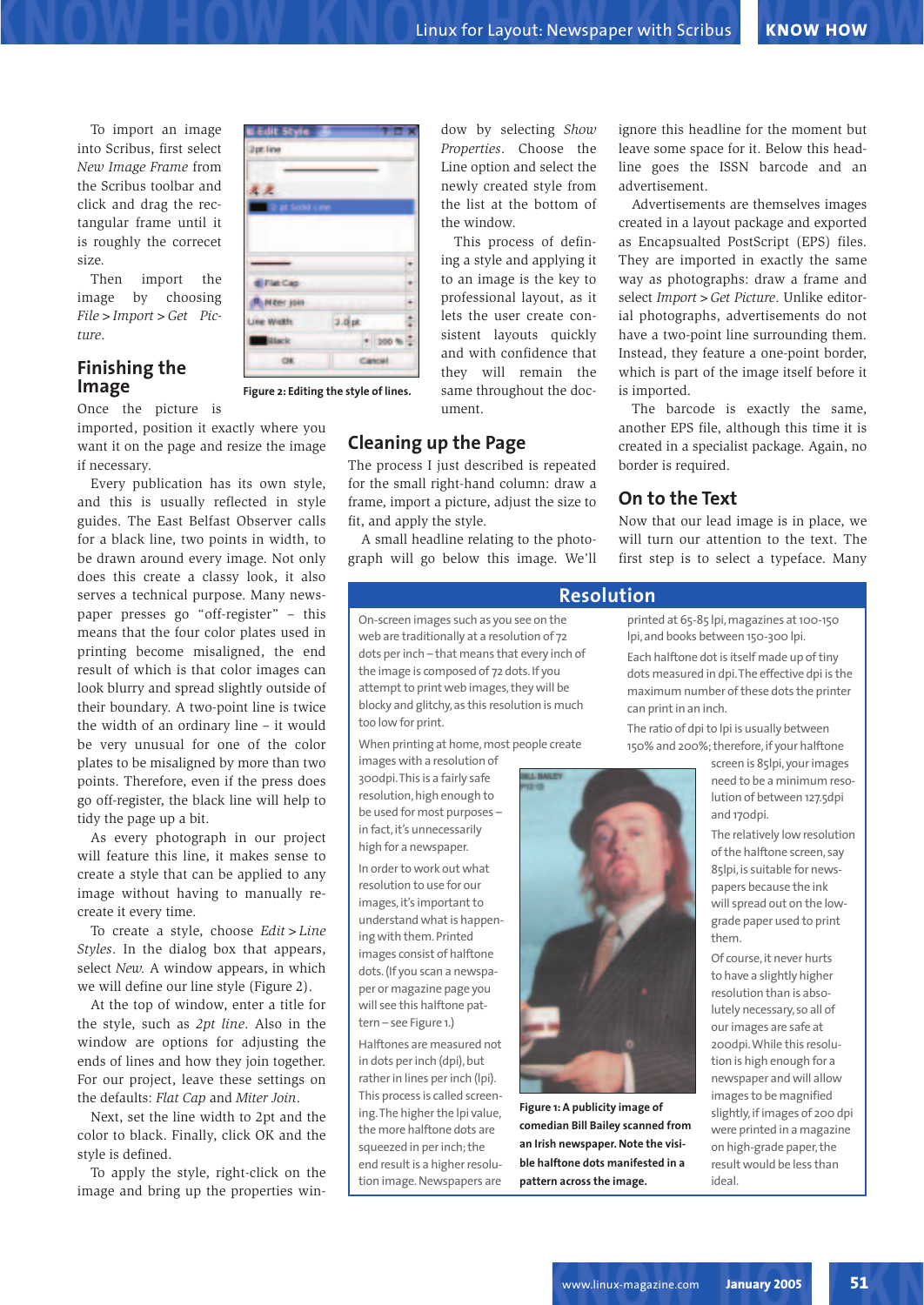

**Figure 3: The entire front-page so-far, minus the text.**

fonts have been designed specifically for newspapers. For serious newspaper design, it pays to do some research into type.

In the case of the East Belfast Observer, body text (that is, the text of the actual stories) is set in a font called News 701. News is a serif font, which is readable even at small sizes – perfect for newspapers. As I do not have a license to use this font in this project, I will substitute another serif font, Bauer Bodoni. Any well-designed serif font, such as Times, would be suitable for body text, but fonts such as News have spatial advantages by being developed specifically for newspaper use.

Ultimately, the key to good font usage is simple: choose as few fonts as possible and stick to them. This approach will offer consistency and clarity to the reader.

In our case, all headlines are bold variations of the Gill Sans typeface. In the case of the stories themselves, it's better to import them from text files, but for headlines, simply draw a text box, enter the text, and adjust the style.

As with other elements in the page design, we're going to create a style for body text – the main text of the stories – and apply it. *Choose Edit>Paragraph Styles* and click *New* in the *Edit Styles* window. Name this new style *Body Text News* (Figure 4).

The options we're using are the following: The typeface is Bauer Bodoni Regular set at 10pt. What size you set for your type will depend on the individual metrics of the font. For example, a rela-

tively large font like News 701 would be set at 8pt, whereas with Times, you may want to go as high as 12pt.

The Line spacing/ leading is set at 110% of the face size – that is, if the face is set at 10pt, use 11pt, whereas with an 8pt face setting, use a line spacing value of 8.8pt, and so on. This is much tighter than the default setting and will give the text a dense and serious feel.

Much of the rest of the settings are a matter of opinion. In this case, a decision was taken to set news stories as fully-justified (text creating a hard line on both sides of the column). Again, this adds to the serious feel of the text. Avoid centered, flush-right, and forced at all costs: these settings are not useful in body text.

The rest of the settings can be left on the default values. Click OK and you will be returned to the Edit Styles window. Highlight *Body Text News* and select *Duplicate*. Change the name to *Body Text Comment* and change the alignment to *Align Text Left*. Click OK. Just as factual news stories benefit from justified text making them seem dense, comment, opinion, and entertainment stories benefit from flushed-left, as the ragged right-hand edge of the text makes them seem lighter. Close the Edit Styles window.

# **Importing and Fitting the Text**

Take a close look at a newspaper and

you will notice that, unlike many magazines, stories fit exactly into the allotted space with no white-space below the last line. This helps give a sober and professional feel to news pages, and obviously we want to replicate that in our dummy. Subtly adjusting the kerning and tracking will get you some of the way there, but the only way to perfect it is to edit, or "sub" the text and make it fit. This is one of the key reasons why pages are laid-out by sub-editors and not designers: an understanding of the rules of language and how to make a story flow well will go a long way.

Let's sub our front-page story. Draw a text frame underneath the headline of exactly the same width, but deep enough to almost reach the bottom – say about 1.5cm short of the margin.

Below, draw another similar frame to reach the bottom margin. This frame will contain information on what else is in the newspaper and will dictate how deep our main story can go.

Import the text in the normal manner. (Highlight the text frame and select *File>Import>Get Text*.) Next, apply the Body Text News style by choosing *Tools>Properties*. In the Properties dialog, select text and choose the appropriate style (*Body Text News*). Next, choose *Shape* and select 3 columns. Remember to make a space between the columns, say 2mm. This is done by editing the value of the *Columns* in the Shape section of Properties.

Dismiss the Properties dialog. Any reasonably lengthy text file will do – in this case, we're using a copy of the first few hundred words of this very article, as we do not have access to the actual story.

Now the best part (or the worst part – depending on your opinion): manually edit the text to fit the given space, just as you would in a text editor.

#### **Finishing Touches**

All that now remains is to finish off the page. In Figure 6, you can see the remaining elements that need to be added.

| Body Test News              |                                  |    |                                    |                             |                 |   |
|-----------------------------|----------------------------------|----|------------------------------------|-----------------------------|-----------------|---|
| <b>Character</b>            |                                  |    |                                    | <b>Weythcall figures</b>    |                 |   |
| Facet                       | Soprification LT Regular         |    | $\langle \hat{\mathbf{r}} \rangle$ | Abdoo -                     | <b>OCE Here</b> | 복 |
| Sider.                      | 38.0 pt                          | F. |                                    | Below-                      | D.G reas        | ÷ |
| Effect:<br><b>Alignment</b> | $U[x x x +0]$<br><b>BINIDING</b> |    |                                    | Live Spacing <b>ITEL</b> pe |                 | ÷ |
| Fill Color:                 | <b>Black</b>                     |    | $= 100$ %                          | <b>I Indie el atito e</b>   |                 |   |
|                             | <b>STEP</b>                      |    | $-100.$                            | FIFST LINE:                 | 0.0 mm          | ÷ |
| Drap Cape                   |                                  |    |                                    | Left indent: 0.0 mm         |                 | ÷ |
|                             |                                  | ÷  |                                    |                             | fabraisters     |   |

**Figure 4: The dialog box used to set text styles.**